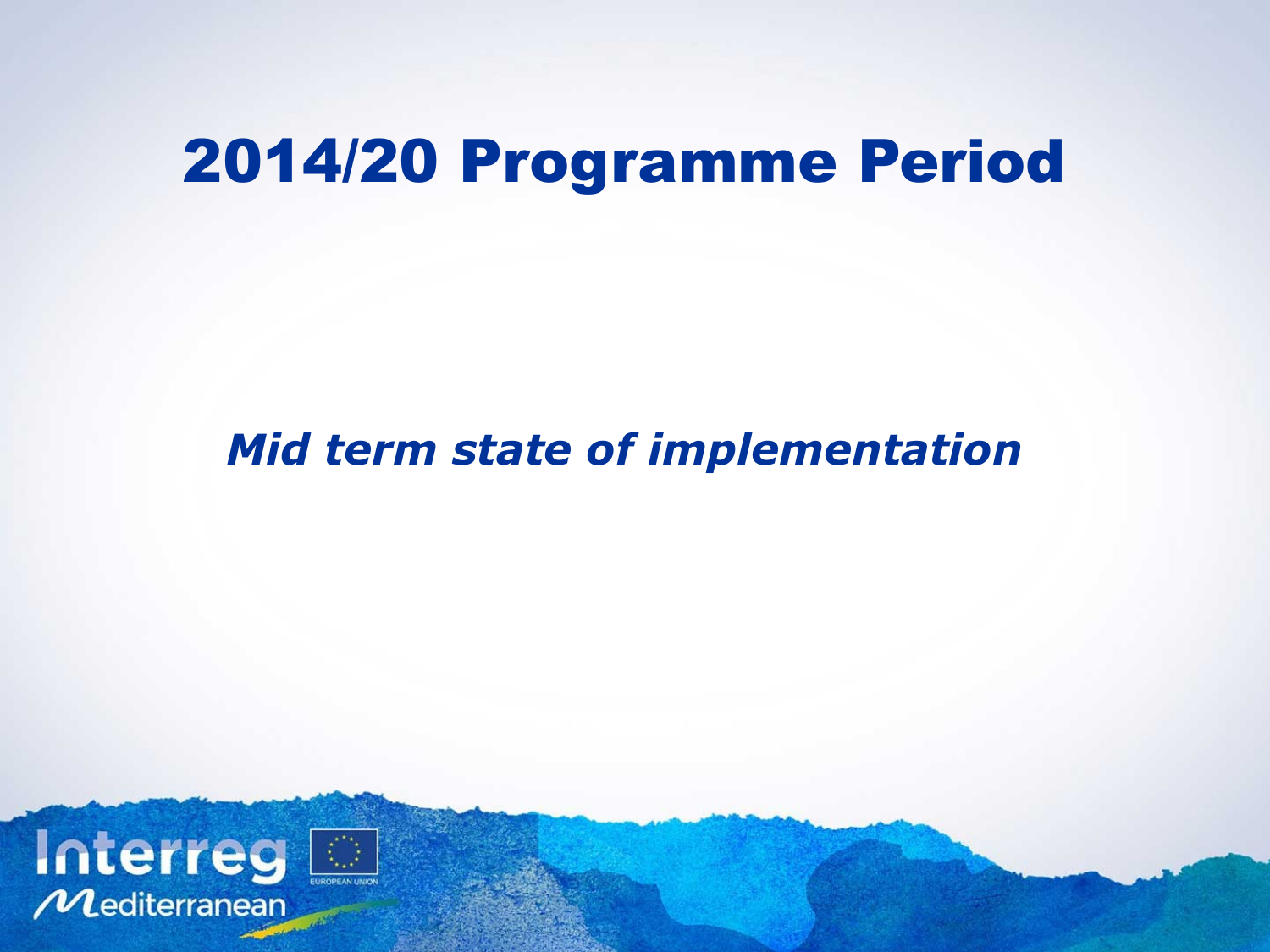## **2014/20 3 impact architecture levels**

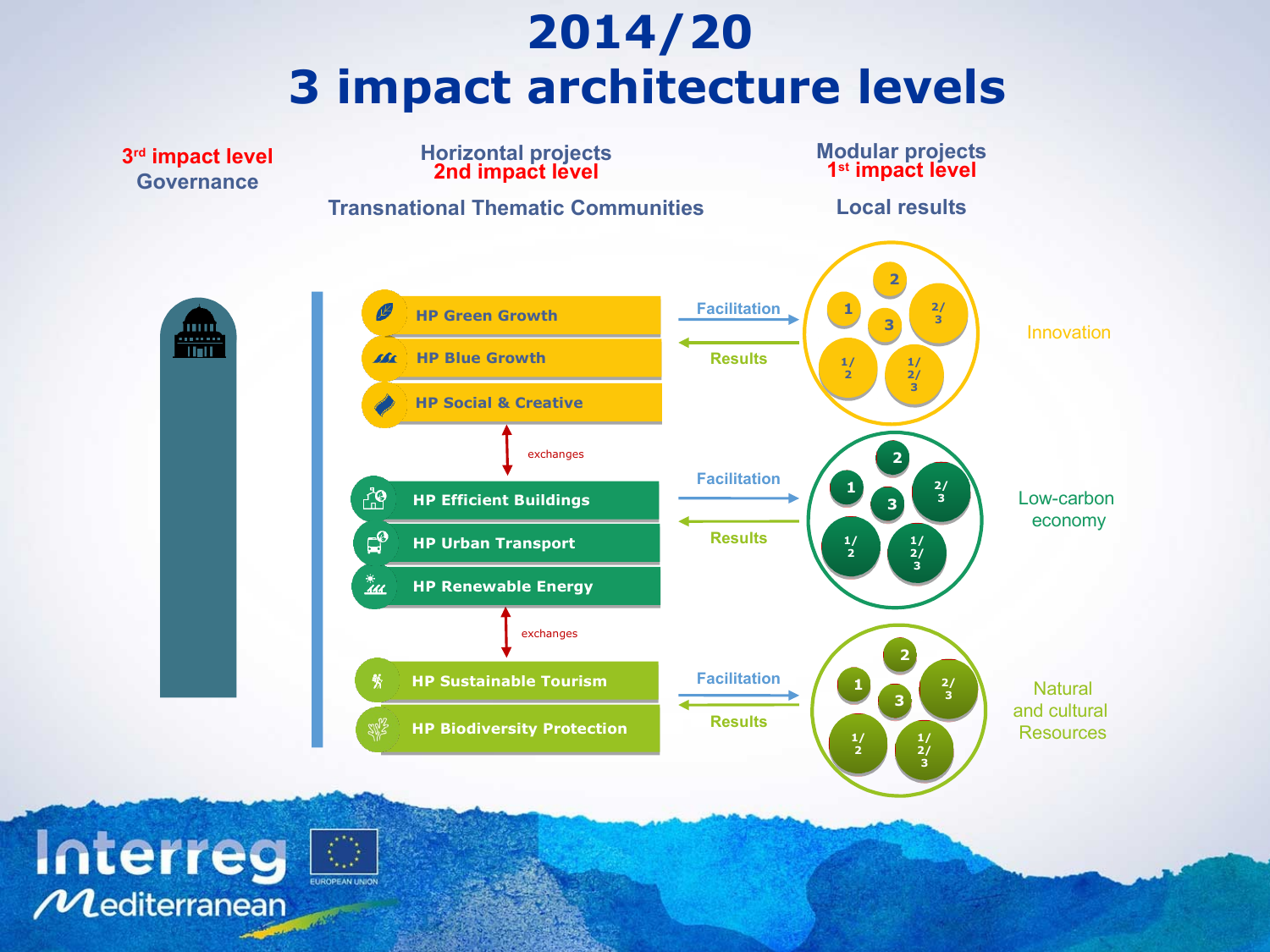## **Interreg MED today**